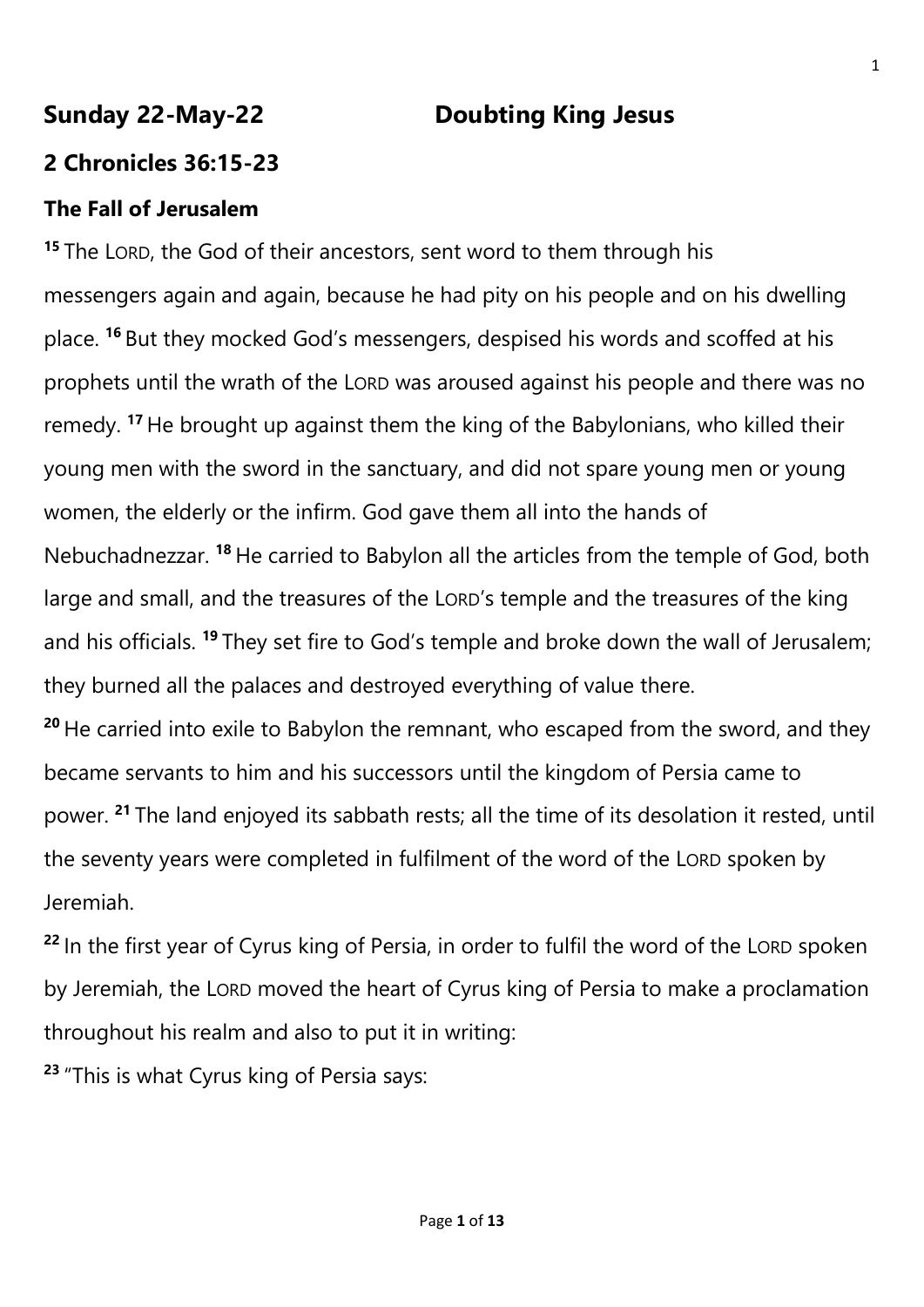"'The LORD, the God of heaven, has given me all the kingdoms of the earth and he has appointed me to build a temple for him at Jerusalem in Judah. Any of his people among you may go up, and may the LORD their God be with them.'"

## **Matthew 13:53-58**

## **A Prophet Without Honour**

**<sup>53</sup>** When Jesus had finished these parables, he moved on from there. **<sup>54</sup>** Coming to his hometown, he began teaching the people in their synagogue, and they were amazed. "Where did this man get this wisdom and these miraculous powers?" they asked. **<sup>55</sup>** "Isn't this the carpenter's son? Isn't his mother's name Mary, and aren't his brothers James, Joseph, Simon and Judas? **<sup>56</sup>** Aren't all his sisters with us? Where then did this man get all these things?" **<sup>57</sup>** And they took offense at him.

But Jesus said to them, "A prophet is not without honour except in his own town and in his own home."

**<sup>58</sup>** And he did not do many miracles there because of their lack of faith.

### **Sermon: Doubting King Jesus**

It would be great to have your Bibles opened to **Matthew Chapter 13** beginning at verse 53

Let me **ask God for His wisdom and understanding first…**

Let's pray…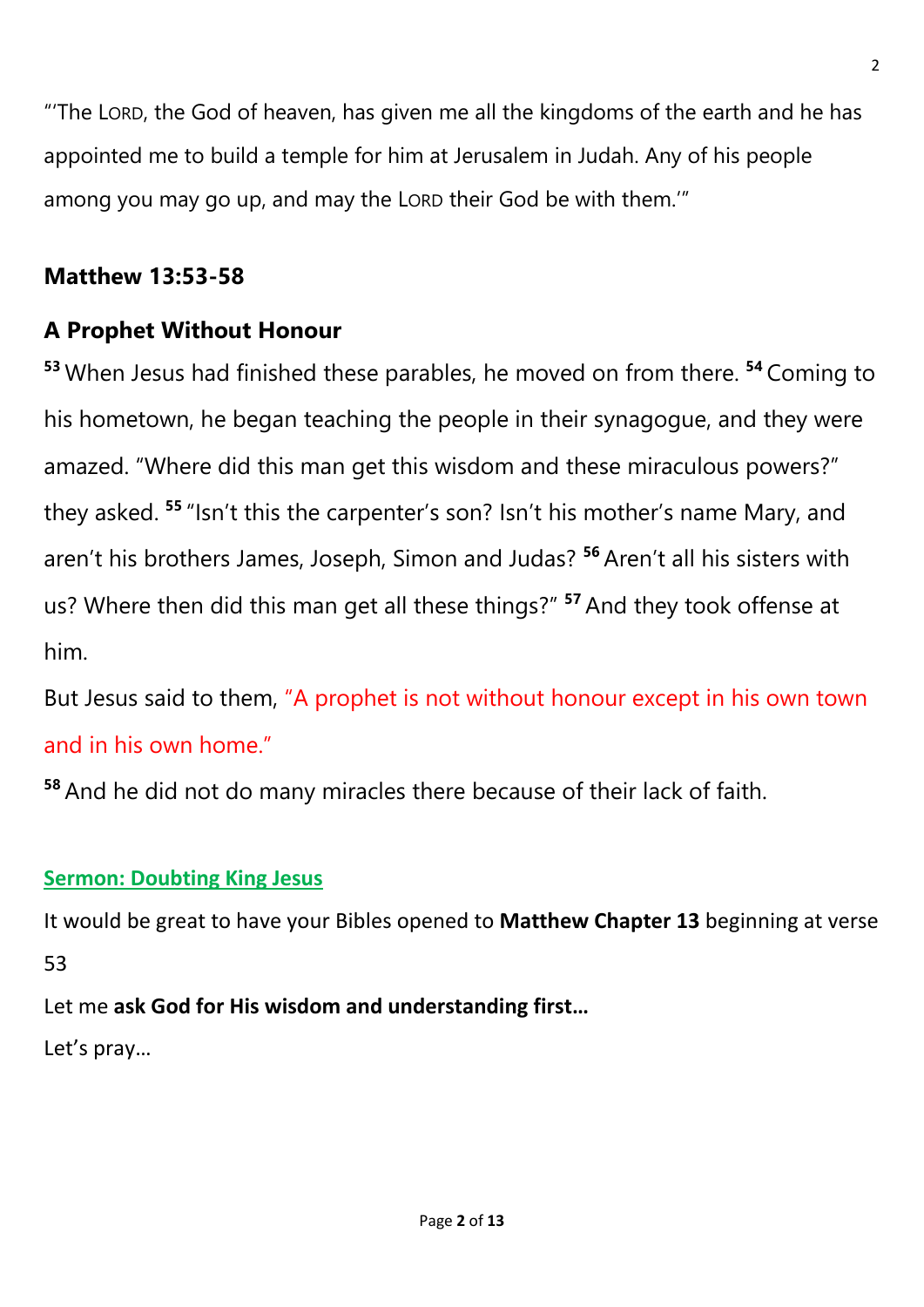#### **Context**

- In the past few weeks, we've been **looking at Jesus' parables**
- A parable is: *an earthly story with a heavenly meaning* a *story that illustrates some truth about God, about Jesus and about the Kingdom of Heaven*

[Slide 1 – Kingdom of Heaven is like]



- **Jesus** has been using **parables** to describe what the **Kingdom of Heaven is like**.
- In each parable we see **two types of people** those who **accept Jesus and His Word** – and those who **reject Jesus and His Word**
- In the parable of the Sower **God's word** was **sown** in bad **soil** and good **soil** in other words some people **believed** God's word and some **didn't**
- In the parable of the wheat and weeds the **wheat** was the people who believed in Jesus – and the **weeds** were the ones who rejected Jesus
- In the parable of the fishing net the **good fish** were the people who believed in Jesus – and the **bad fish** were the ones who rejected Jesus
- In our passage this morning **Matthew 13:53-58** –

3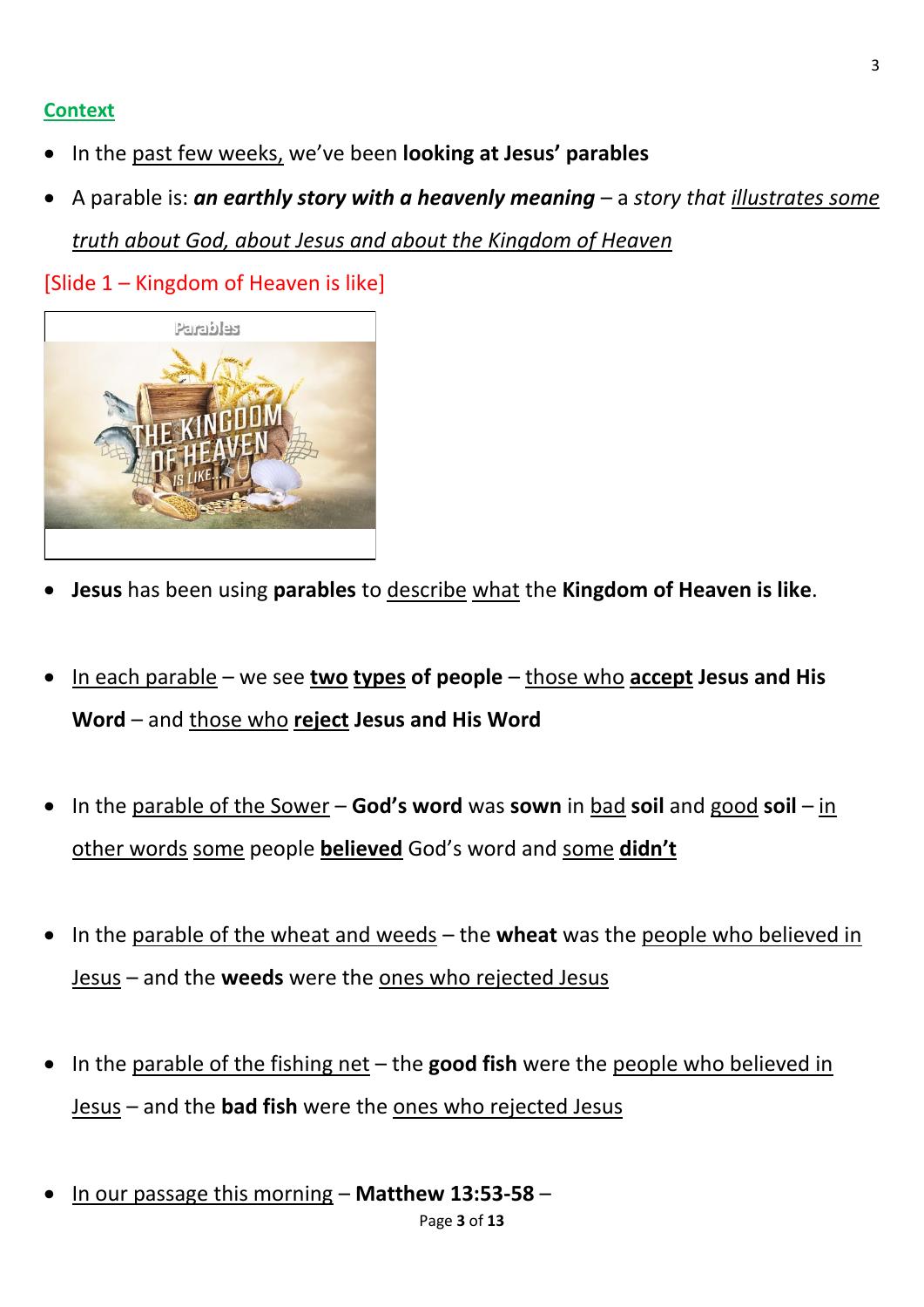- We're going to see these parables play out in reality in Jesus' hometown of Nazareth
- The people of Nazareth are the **bad soil** they are the **weeds** they are the **bad fish**
- They've already made their minds up about Jesus and that's why **Jesus speaks in parables** – as He says – **back in v12**

*Whoever has [the ones who believe] will be given more, and they will have an abundance. Whoever does not have [the ones who don't believe like the people of Nazareth], even what they have will be taken from them*

## **Unbelief in Nazareth (Matthew 13:53-58)**

• So - we **pick up the story** in v53 – **Jesus** has **finished** telling **parables** – and v54 He **came** to His **hometown** (**Nazareth**) and taught in the synagogue





- Even though the **people of Nazareth were amazed** by Jesus' wisdom and miraculous powers
- They **doubted Jesus**
- They knew Jesus was from a **simple family background; and a carpenter's son**.
- They knew His **mother Mary** (assumption that Joseph may be dead by this time); and they knew His **brothers James, Joseph, Simon and Judas** (v55); and they knew His **sisters** (V56).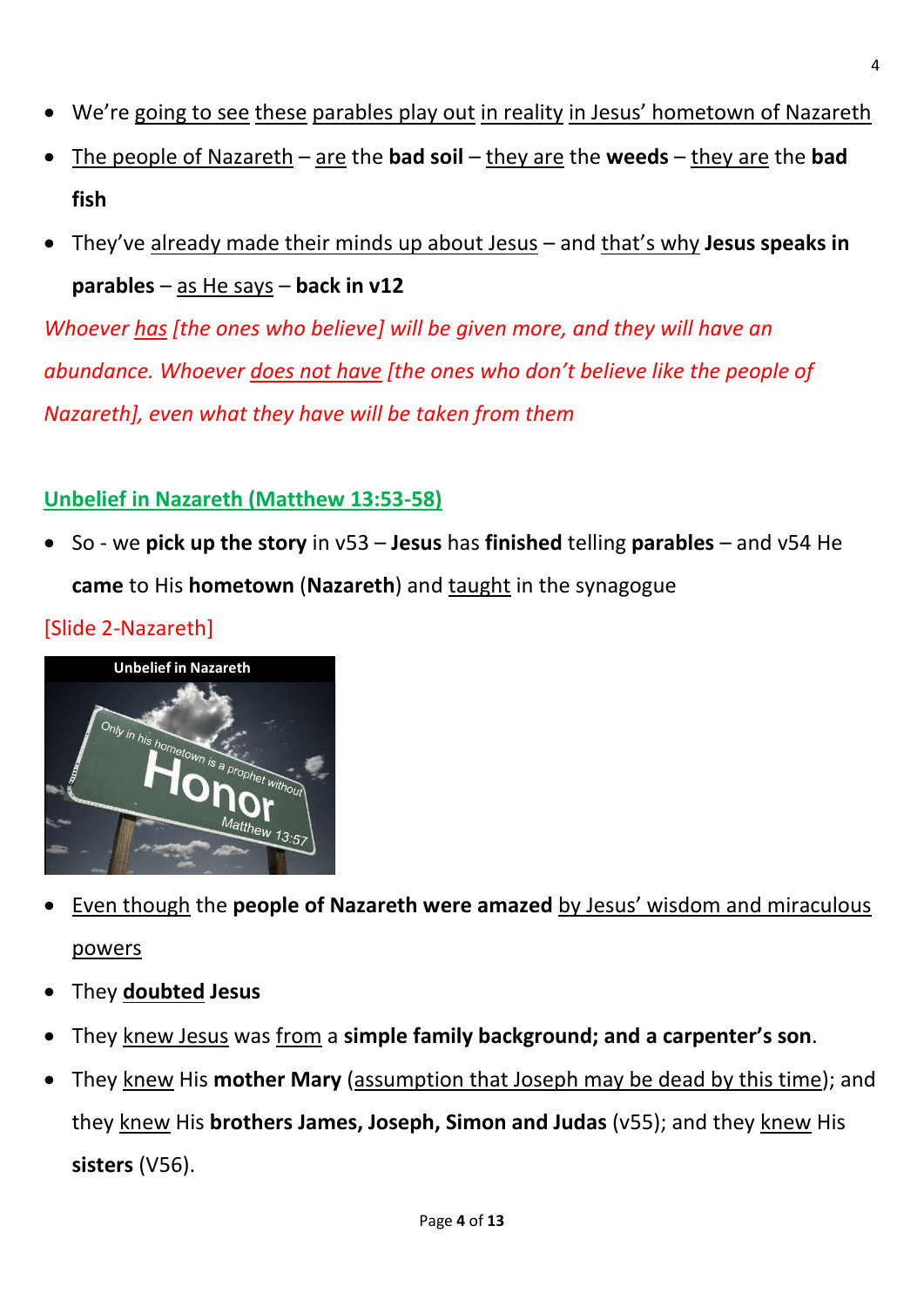- Knowing His background; they are **sceptical** that Jesus could be anything but normal; and definitely not supernatural!
- They were **accustomed to unspectacular things from Him**; He had grown up with them like any normal boy. They were **too familiar with Him**. They knew He hadn't **trained to teach things of God**, like Rabbis would – so they wondered where He could have got this wisdom and power (v55)
- They were **perhaps jealous of Him**; as He'd changed in their eyes.
- Rather than His hometown being proud of Him; **His success** has made them resentful of Him.
- As V57 says **they actually took offence at Him** -the word in Greek is where we get our English word scandalised – **literally they were tripped up by him** – **Jesus was a stumbling block to them!** - **Familiarity breeds contempt**!
- Just like we learnt from the parables in the past few weeks
- People either **have open receptive hearts towards Jesus** or they have **closed rejecting hearts towards Jesus**. The people of Nazareth **have closed hard hearts** – and **have made their mind up** not to accept Jesus
- Now remember **Jesus had taught some controversial things** which would have rattled people's cages:
- He taught things like:
	- *If anyone comes to me and does not hate father and mother, wife and children, brothers and sisters—yes, even their own life—such a person cannot be my disciple*. (Luke 14:26)
	- *You cannot serve God and money* (Matt 6:24)
	- Page **5** of **13** • *If your hand or your foot causes you to stumble, cut it off and throw it away. It is better for you to enter life maimed or crippled than to have two hands or two feet and be thrown into eternal fire. <sup>9</sup>And if your eye causes you to*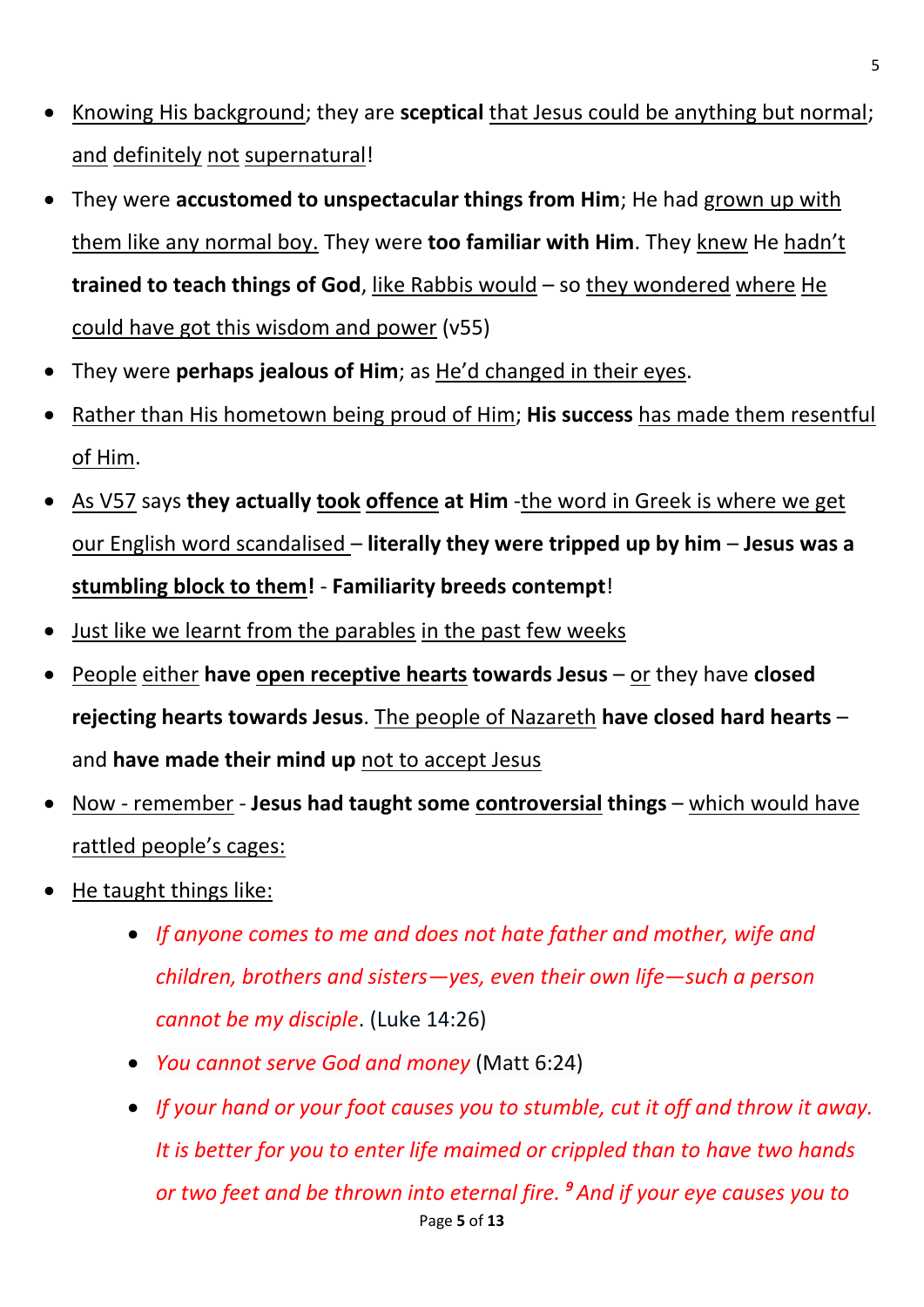*stumble, gouge it out and throw it away. It is better for you to enter life with one eye than to have two eyes and be thrown into the fire of hell.* (Matthew 18:8-9

- "… love your enemies and pray for those who persecute you" [\(Matthew](https://biblia.com/bible/esv/Matt%205.44)  [5:44\)](https://biblia.com/bible/esv/Matt%205.44)
- *"I am the way, and the truth, and the life. No one comes to the Father except through me."* [\(John 14:6\)](https://biblia.com/bible/esv/John%2014.6)
- These sort of teachings were **not so easy to take** and **many resisted**.
- Application
- Don't we sometimes meet the same resistance just like Jesus did with the people of Nazareth - **when we share our faith with family or close friends**. Why is that?
- A few reasons:
	- If we haven't always been a Christian; our family knew us before we were a Christian and might not be so accepting **of our new found faith and enthusiasm for God/Jesus/Bible.**
	- They may not be able to handle us being different and it may make them uncomfortable or feel inadequate; and feel like we are better than them so, **they reject our sharing**.
	- Or perhaps we're just too close that they're not going to accept our **testimony about Jesus** – their minds are made up. For example, **I'm sure we've all given our family advice** which they've ignored – but then taken that same advice from someone else?
	- People are usually more receptive **when someone comes to them with a clean sheet**, carrying no history, and with no presuppositions made about them. **Familiarity breeds contempt!**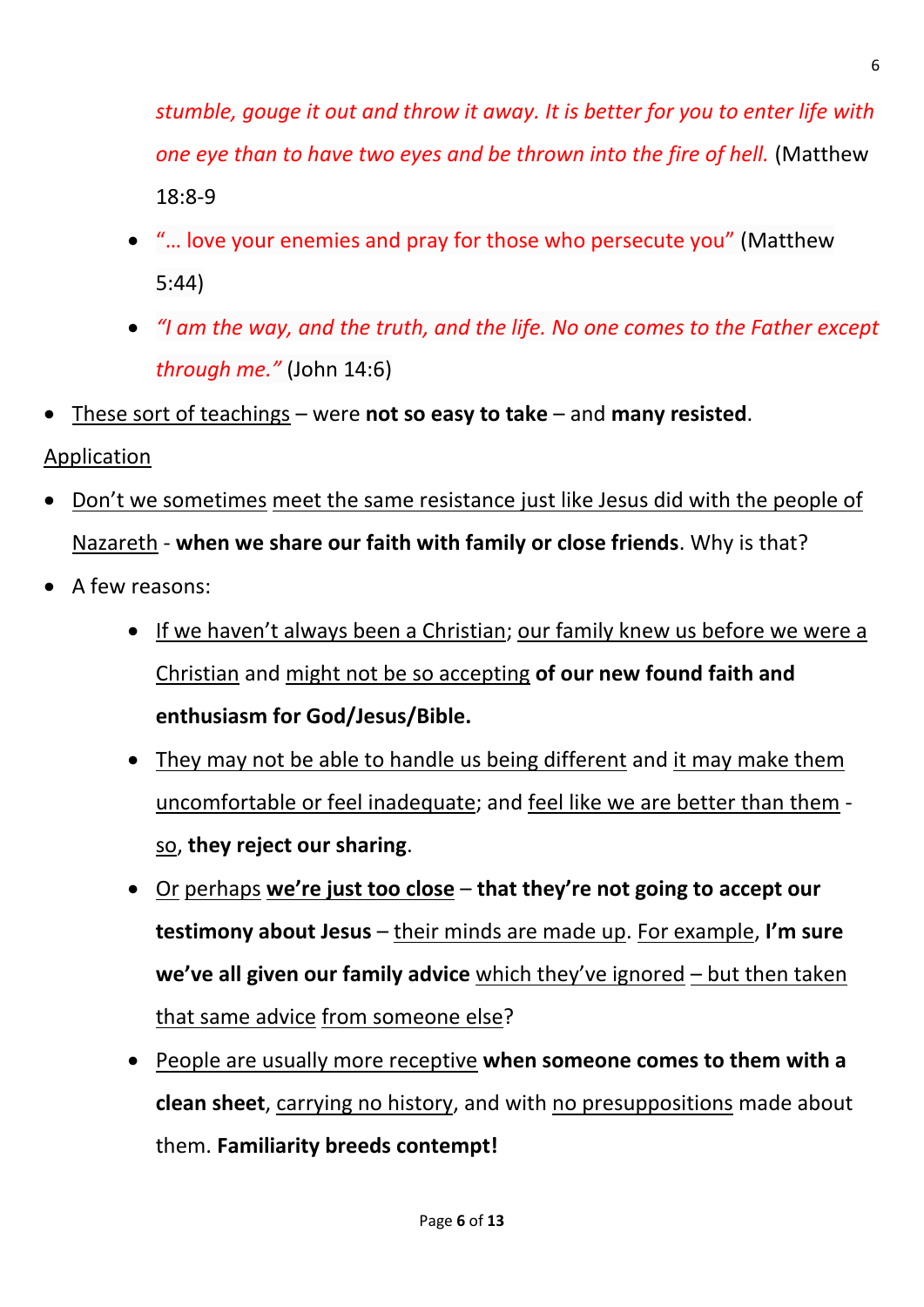- Or perhaps **they have difficulty in admitting that they sin** sometimes people think they're basically good – but that's not what the Bible says – **the Bible can be offensive**
- Or perhaps they have difficulty believing in Jesus **without seeing Him**
- Or perhaps **we might be scared of being rejected by those closest to us**; so, we don't share our faith. Therefore, **we please people**, rather than God.
- Or sometimes we just don't have answers to tricky questions that our family and friends ask – so we don't share or give an answer. We don't know the **Bible enough to give an answer**
- How does **Jesus respond** to His hometown's unbelief?
- See v57 He **understands** that a "*prophet is not without honour except in his own town and in his own home*"
- Notice, Jesus does not **try to justify Himself to them**. Instead, because of their lack of faith; **Jesus did not do many miracles in Nazareth**. It's like His supernatural power was limited by their unbelief. As Matthew Henry puts it: **Unbelief is the great obstruction to Christ's favours**! It's like Jesus is saying "*why would I give you miracles when you don't even believe*?"
- On many occasions before Jesus performed a miracle, **He asked** '*do you believe, I can heal you*?"
- **Jesus never forces Himself on us He knocks on the door** we have to **open it**! Another Application
- The people of Nazareth basically **wrote Jesus off** because of His family background and upbringing. I wonder **if we write people off** – before we even **give them a hearing.** Perhaps we knew them when they were young – [example of young boy in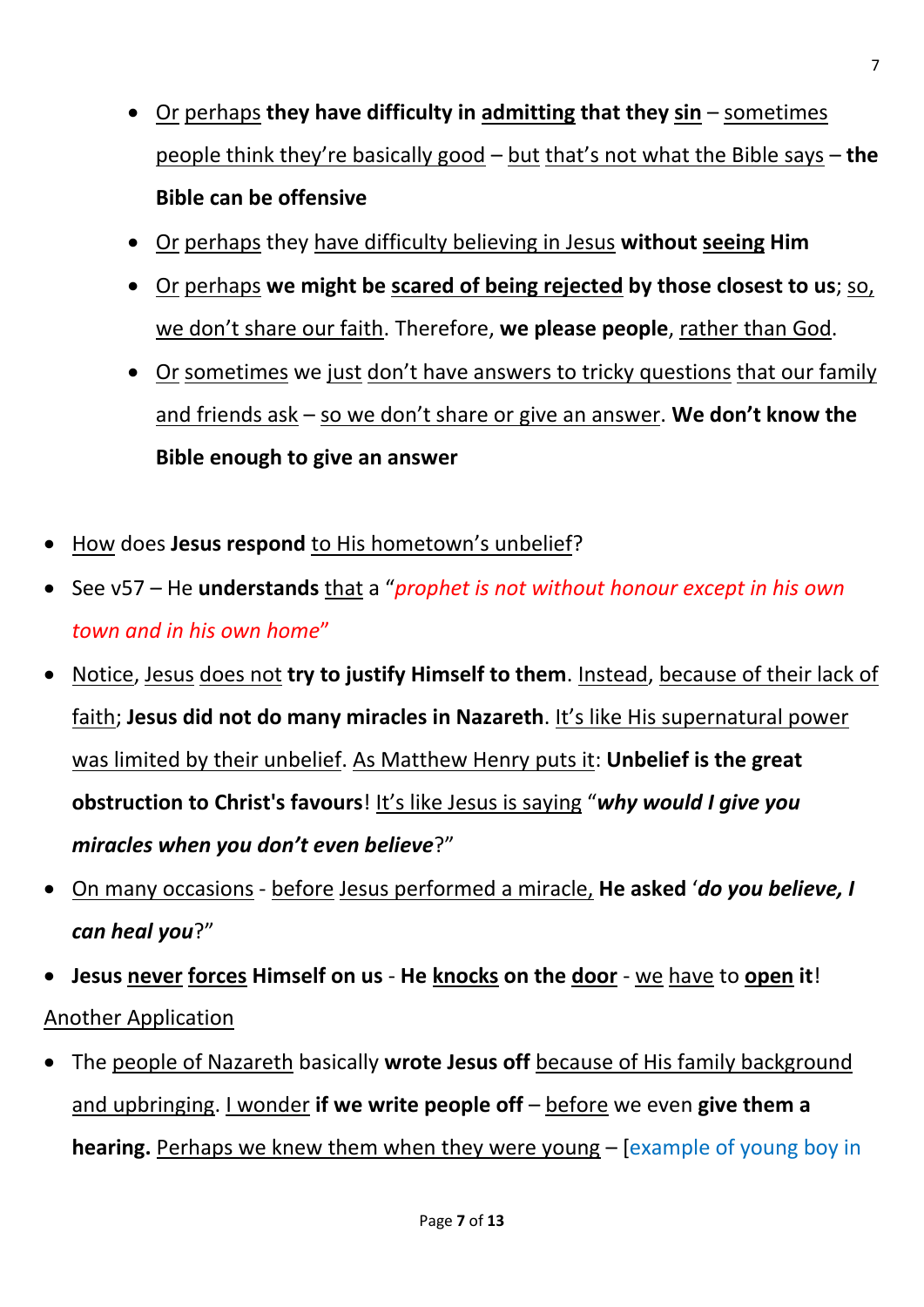church who returns as a man to preach in his home church - and we can't wrap our head around the fact that they have now matured and have learnt a lot]?

• **We should not judge people** by their background or their family connections; **but by who they really are now!**

## **Unbelief in Old Testament (2 Chronicles 36:15-23)**

- The unbelief Jesus found in Nazareth is **nothing new**
- It's all through the **Old Testament**
- Just like Kryptonite **deprives Superman** of His powers
- Unbelief is **Israel's Kryptonite**

## [Slide 3-Kryptonite]



- In our OT passage from 2 Chronicles 36:15-23 [Please turn there now]
- God sent **many messengers again and again** because He had pity on His people (v15)
- But they **mocked God's messengers**, despised His words and scoffed at His prophets (v16)
- So, the **consequences** of this continued rejection were that the **people of Judah** were **carried off to Babylon in exile** (v17-21)
- The bottom line is: there are **dire consequences for unbelief**.

### Application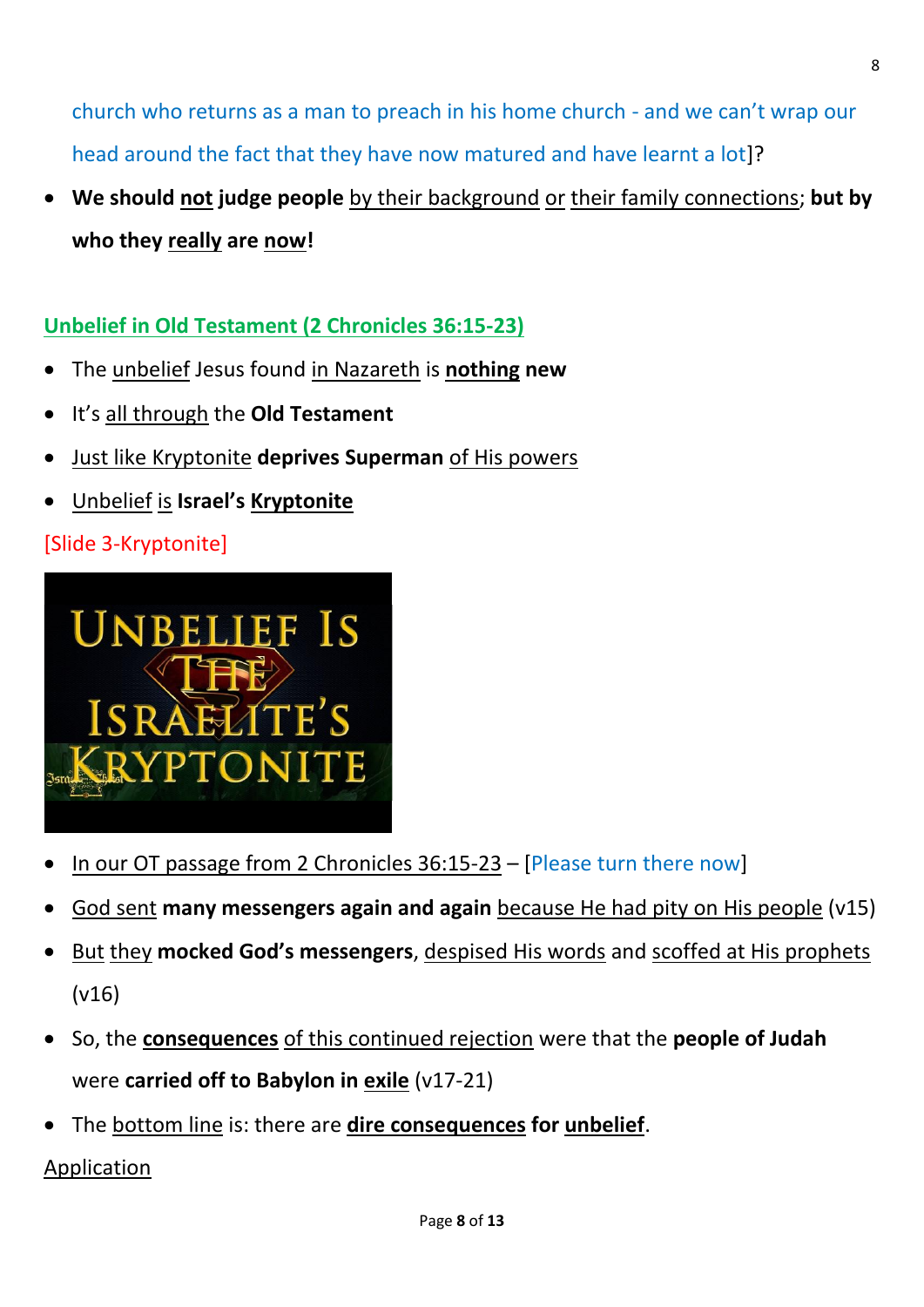- Today **there are consequences** for all who don't **believe in Jesus** and **reject Him**
- If people die not believing in Jesus **they will be in a permanent exile** in **Hell separated from God forever**
- So, if we think about it **what do we fear most**? Sharing our faith with someone? Or being scared of them ending up in Hell – and we're didn't share our faith with them? **How will we feel then**?

(pause)

# **Unbelief Today?**

We've seen unbelief or lack of faith in Jesus' hometown (Nazareth) and we've seen unbelief or lack of faith **in the Israelites of the Old Testament** – what about **unbelief today?**

# [Slide 4-Unbelief]

- Well let's briefly look at 3 things:
	- Our **unbelief**?
	- Our family and friends' **unbelief**?
	- Our community's **unbelief**?

# Our Unbelief?

- First then our **unbelief**?
- We're not like the **people of Nazareth** and **the people of Israel**, are we?
- **BUT** sometimes we are though?
- Don't we have times when **we doubt**?
- Times when we don't believe God is there with us?
- Times when **we doubt God will help us this time**?

9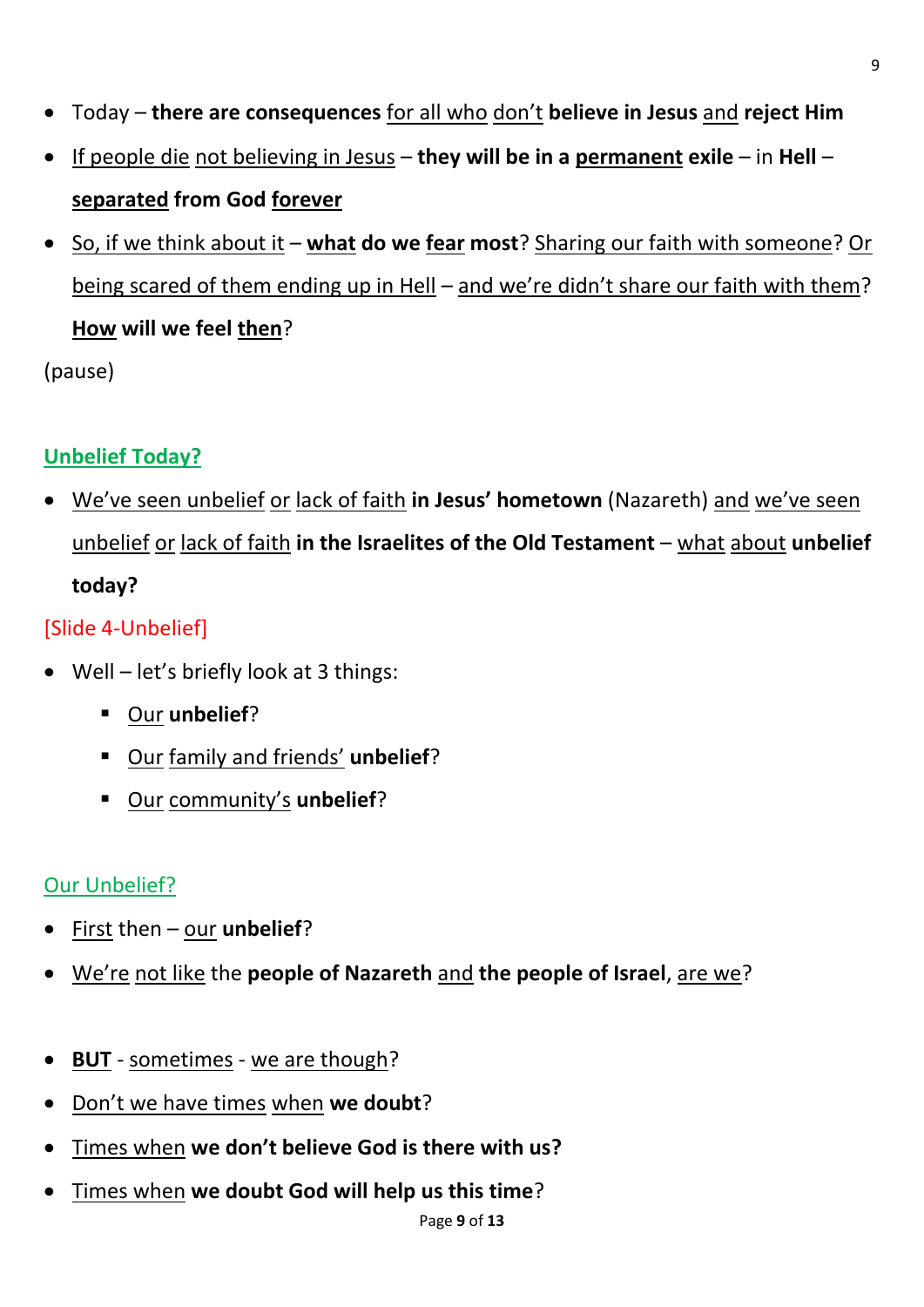- Times when **we doubt God is listening**?
- Times when **we worry about tomorrow**? Instead of **trusting God in all things**?
- Unbelief is an **enemy to Christians** as well as **non-Christians**
- **Doubt leads to unbelief unbelief leads to disobedience disobedience leads to more doubt** – and again to **more unbelief**
- Instead, we must live knowing *- God promises never to leave us or forsake us* (Deut 31:6) – So, *we need to walk by faith and not by what we see around us* (2 Cor 5:7) – and we need to *trust God in all things* (Proverbs 3:5)

## Our Family and Friends Unbelief?

Second – there's our **unbelieving family and friends**

#### As we've said it's difficult to tell them about Jesus?

#### What can we do?

- We can **- Know our Bibles better** so we can answer their objections and questions – explain to them that the Bible has lots of people who doubted God – **Moses, David, Thomas, Peter and so on**
- We can Give our testimony explain why we belief in Jesus what our faith means to us – rehearse it – **so it's logical and has an impact**
- We can **- Pray for the Holy Spirit** to enlighten them and give them open and receptive hearts

### Our Community's Unbelief?

- Third there's our **community**
- **We have a rich harvest field of people** who do not believe in Jesus
- **Jesus commands us to share our faith** in the Great Commission (Matt 28:16-20)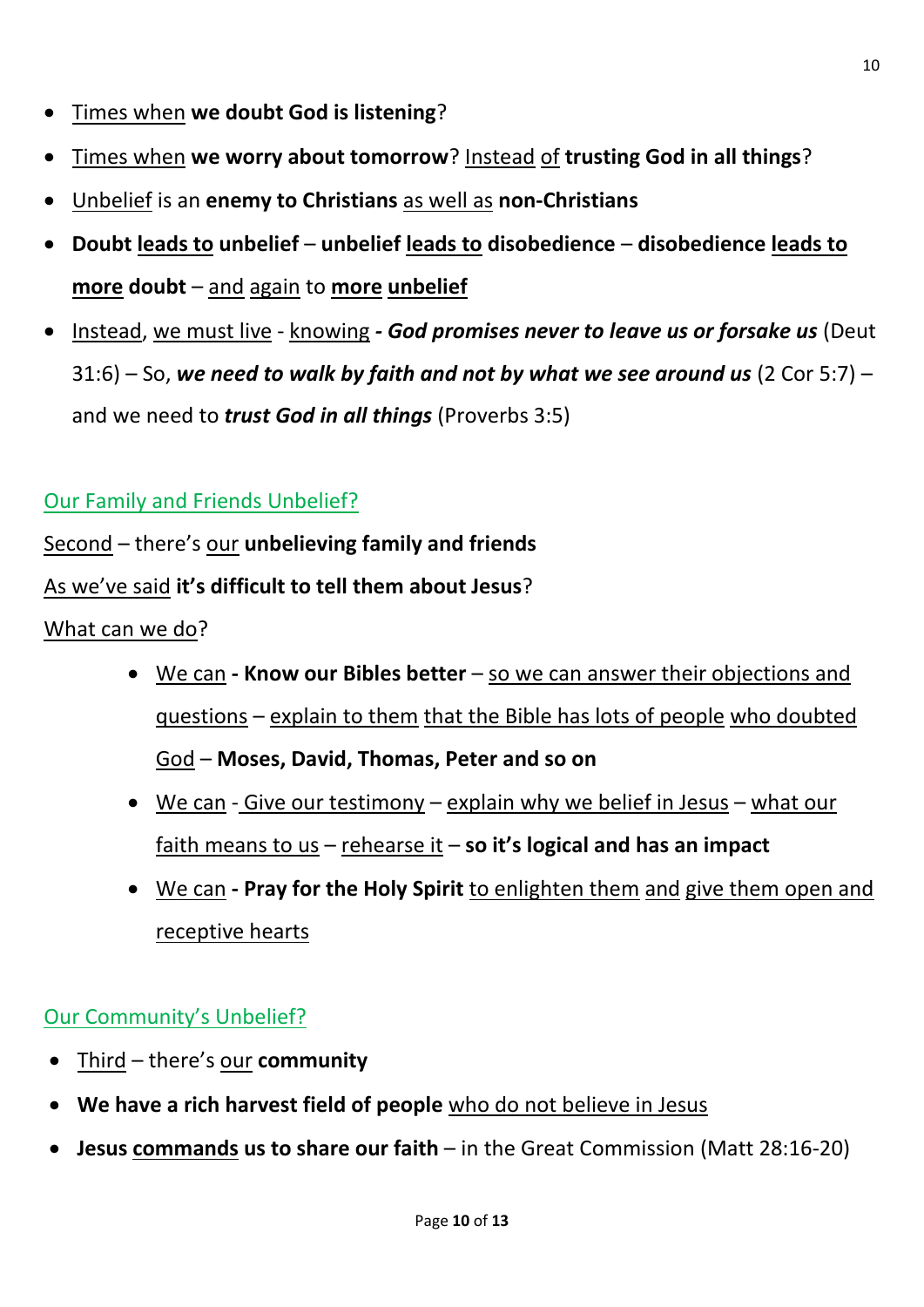• Like Jesus **we will be rejected** when we share the Gospel. **We are not to give up** – but **persevere** – **Jesus promises to be with us to the end** (Matt 28:20)

**Conclusion (1 Peter 3:15-16)**

To **finish up** then –

[Slide 5-Rejected/Accepted]

If we think about it - Jesus' rejection in Nazareth - eventually led to Jesus being

rejected by His own people – because they had a wrong idea of what God's promised

Messiah should be like and Jesus didn't fit their profile– and so **He was rejected and He was crucified.**

But because He was rejected and crucified – which by the way was all part of God's plan

– because He was rejected and crucified – **we are accepted as being right with God** – if

we believe Jesus died for us

**Jesus' rejection** – meant **we were accepted**

That's called **grace** – **God's undeserved favour on us**

**Jesus saves us from exile in Hell**

So, **I want to encourage us to take seriously Jesus' command** to share the Good News

of Jesus' death offering forgiveness and the Good News of Jesus' resurrection offering

eternal life to all that we come across

**And the way we do that** – the Apostle **Peter describes in 1 Peter 3:15-16** – which we'll finish with:

[Slide 6-1 Peter 3:15-16]

Peter says…